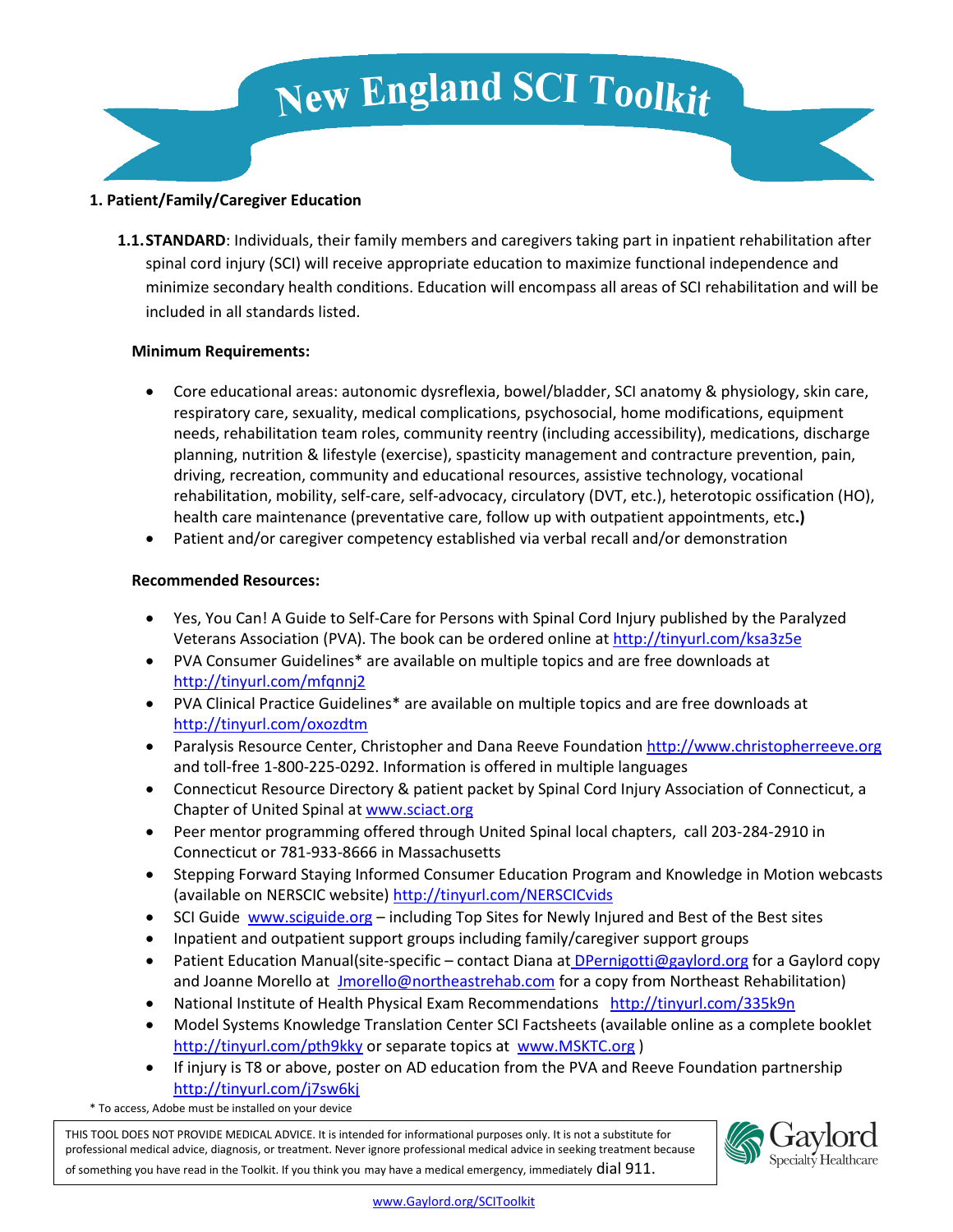## **2. Autonomic Dysreflexia**

**2.1 STANDARD:** All care providers will identify episodes of autonomic dysreflexia (AD) and provide appropriate intervention. Intervention will include identifying and removing noxious stimuli, providing medical care as indicated, and monitoring patient's status.

#### **Minimum Requirements:**

- Facility has an AD policy and procedure or guideline in place
- All care providers are trained to identify signs and symptoms of AD
- All care providers are trained to follow facility policy and procedure on AD
- All care providers will understand the causes of AD for prevention
- Staff competency conducted for all care providers

#### **Recommended Resources:**

- Poster on AD education from Paralyzed Veterans Association (PVA) and Reeve Foundation partnership <http://tinyurl.com/j7sw6kj>
- Yes, You Can! A Guide to Self-Care for Persons with Spinal Cord Injury published by the PVA. The book can be ordered online at<http://tinyurl.com/ksa3z5e>
- Patient Education Manual (site-specific to obtain a copy from Gaylord Hospital, contact Diana Pernigotti a[t DPernigotti@gaylord.org](mailto:%20DPernigotti@gaylord.org) and contact Joanne Morello at [Jmorello@northeastrehab.com](mailto:Jmorello@northeastrehab.com) for a copy from Northeast Rehabilitation)
- Specialized courses offered through NESCIT facilities on SCI available to outside caregivers with CEUs. The SCI Specialist course is periodically offered at Gaylord Hospital. Contact Janine Clarkson at [Jclarkson@gaylord.org](mailto:Jclarkson@gaylord.org) for more information.
- Christopher and Dana Reeve Foundation Paralysis Resource Guide (available in many languages for free[\) http://tinyurl.com/qzll2gq](http://tinyurl.com/qzll2gq)
- PVA Clinical Practice Guideline Acute Management of Autonomic Dysreflexia\* <http://tinyurl.com/p36sff6>
- General SCI Competency at Northeast Rehabilitation Contact Joanne Morello at [Jmorello@northeastrehab.com](mailto:jmorello@northeastrehab.com) for more information
- MSKTC SCI Factsheet Autonomic Dysreflexia [http://tinyurl.com/hc558eo](http://www.msktc.org/sci/factsheets/autonomic_dysreflexia)

## **2.2 STANDARD:** Refer to STANDARD 1: Patient/Family/Caregiver Teaching

## **Recommended Resources:**

- Credit card-style AD education cards for patients from the PVA available to download at <http://tinyurl.com/qh6gmoj>
- Education cards in Yes, You Can! book The book can be ordered online a[t http://tinyurl.com/ksa3z5e](http://tinyurl.com/ksa3z5e)
- PVA Consumer Guideline Autonomic Dysreflexia: What You Should Know\*<http://tinyurl.com/kfrobkd>
- MSKTC SCI Factsheet Autonomic Dysreflexia [http://tinyurl.com/hc558eo](http://www.msktc.org/sci/factsheets/autonomic_dysreflexia)

## **3. Skin Care**

**3.1 STANDARD:** Patients taking part in inpatient rehabilitation will be free from new pressure ulcers throughout their stay. All disciplines involved in patient care will take part in the education and prevention of pressure ulcers.

\* To access, Adobe must be installed on your device

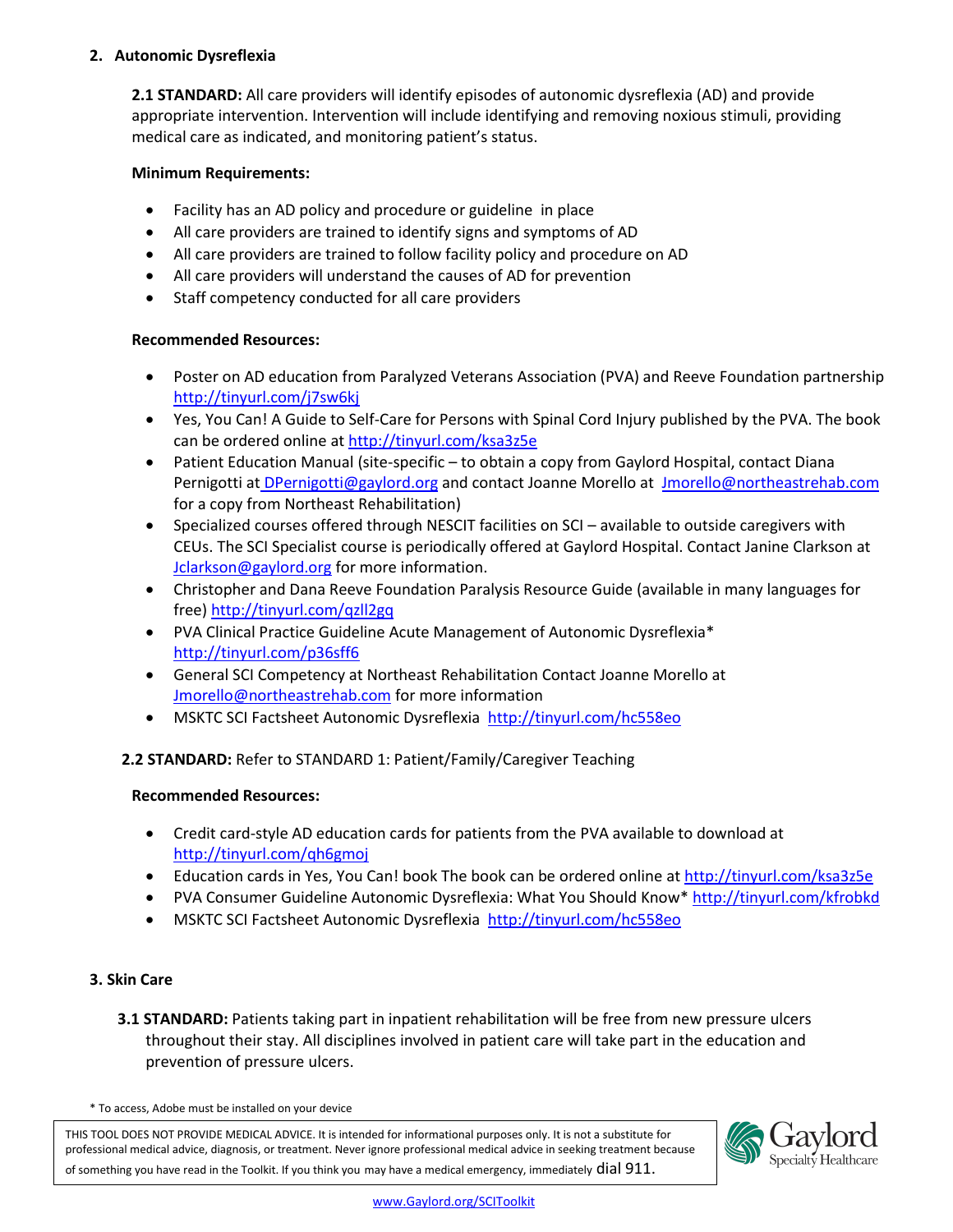#### **Minimum Requirements:**

- Facility has a skin care policy and procedure or guideline in place
- Staff competency conducted for appropriate providers for prevention and standardized assessment of risk
- All care providers are trained to follow facility policy and procedure/guidelines on skin care
- Site-specific skin management program encompassing assessment, prevention and treatment
- Access to certified wound care specialist (WOCN) (for most up-to-date evidence-based care)
- Process in place for measuring outcomes

#### **Recommended Resources:**

- PVA Clinical Practice Guide Pressure Ulcer Prevention and Treatment Following Spinal Cord Injury\* <http://tinyurl.com/m6xubgd>
- PVA Consumer Guide Pressure Ulcers: What you Should Know\*<http://tinyurl.com/lqff2kv>
- MSKTC SCI Factsheet Skin Care and Pressure Sores in Spinal Cord Injury 6 Part Series <http://tinyurl.com/k9orwb7>
- Clinical Practice Guidelines for Prevention and Management of Pressure Ulcers available to purchase at<http://tinyurl.com/kaadnqs> from the Wound Ostomy and Continence Nursing Society at <http://www.wocn.org/>
- **3.2 STANDARD:** Patients with existing pressure ulcers will receive appropriate treatment to decrease severity of existing ulcers and prevent the development of new ulcers.

## **Minimum Requirements:**

- Facility follows professional standards of care for treatment of existing ulcers, such as Clinical Practice Guidelines for Prevention and Management of Pressure Ulcers per WOCN Society
- Staff competency conducted for appropriate providers for standardized assessment regarding identification and treatment of pressure ulcers

## **3.3 STANDARD**: Refer to STANDARD 1: Patient/Family/Caregiver Education

## **Recommended Resources for 3.2 and 3.3 (in addition to Standard 1 resources):**

- Online lecture from Lauren Harney, RN, BSN, CWON "The Skin You're In: An Overview of Maintaining Skin Integrity for Individuals with Spinal Cord Injury" <http://tinyurl.com/ku45awt>
- If injury is T8 or above, poster on AD education from the PVA and Reeve Foundation partnership <http://tinyurl.com/j7sw6kj>

#### **4. Bladder Management**

**4.1 STANDARD:** Upon admission, each patient will have an assessment of bladder function. A bladder management program will be initiated and followed for all patients taking part in rehabilitation in order to resume regular and complete emptying of the bladder for urinary system health.

#### **Minimum Requirements:**

- Facility has a bladder management policy and procedure/guidelines in place
- All appropriate care providers are trained to follow facility policy and procedure/guidelines on bladder management

\* To access, Adobe must be installed on your device

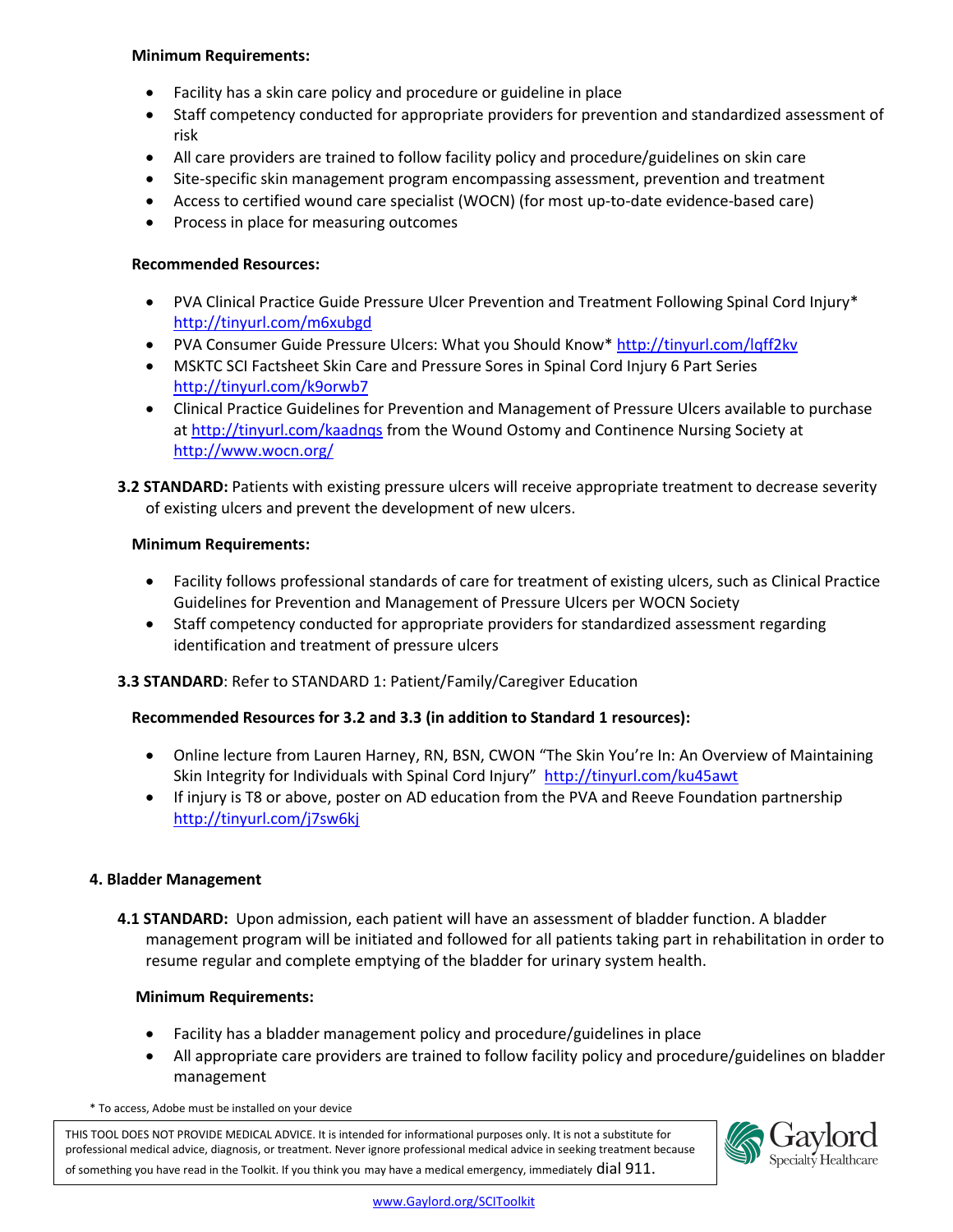- All pertinent care providers are trained in appropriate technique and use of adaptive equipment for bladder emptying
- Site-specific bladder management program in place encompassing assessment, intervention and ongoing management
- Staff competency conducted for all direct care providers
- Access to urologic assessment and monitoring as needed

## **Recommended Resources:**

- PVA Consumer Guide Bladder Management Following Spinal Cord Injury: What You Should Know\* available for free download<http://tinyurl.com/n67wb8b>
- PVA Clinical Practice Guideline Bladder Management for Adults with Spinal Cord Injury\* available for free download<http://tinyurl.com/mqldjq3>
- University of Alabama SCI InfoSheets Bladder Care and Management <http://tinyurl.com/jl34flg>

**4.2 STANDARD**: Staff members will be able to identify urinary complications and provide appropriate intervention.

## **Minimum Requirements:**

- All appropriate care providers are trained to identify signs and symptoms of urinary complications
- Access to ongoing urologic assessment and monitoring to diagnose and develop treatment plans for urinary complications
- Facility has a process in place for measuring and managing outcomes

## **Recommended Resources**

- Institute for Healthcare Improvement: How-to Guide: Prevent Catheter-Associated Urinary Tract Infection\* available for free download at<http://tinyurl.com/lwkunaq>
- PVA Clinical Practice Guideline Bladder Management for Adults with Spinal Cord Injury\* available for free download<http://tinyurl.com/mqldjq3>
- University of Alabama SCI InfoSheets: Bladder Care and Management <http://tinyurl.com/jl34flg>
- MSKTC Factsheet Surgical Alternatives for Bladder Management Following SCI available at <http://tinyurl.com/pqzjoqr>
- **4.3 STANDARD:** Individuals, their family members and caregivers taking part in inpatient rehabilitation for SCI will receive appropriate education in bladder management techniques to maximize functional independence and minimize secondary health conditions.

## **Minimum Requirements:**

- Family/caregiver/patient training on bladder management techniques and use of adaptive equipment during inpatient rehabilitation
- Family/caregiver/patient training on identification of signs and/or symptoms of urinary complications and possible interventions, including seeking medical attention
- Family/caregiver/patient competency established via verbal recall and/or demonstration

## **Recommended Resources**

\* To access, Adobe must be installed on your device

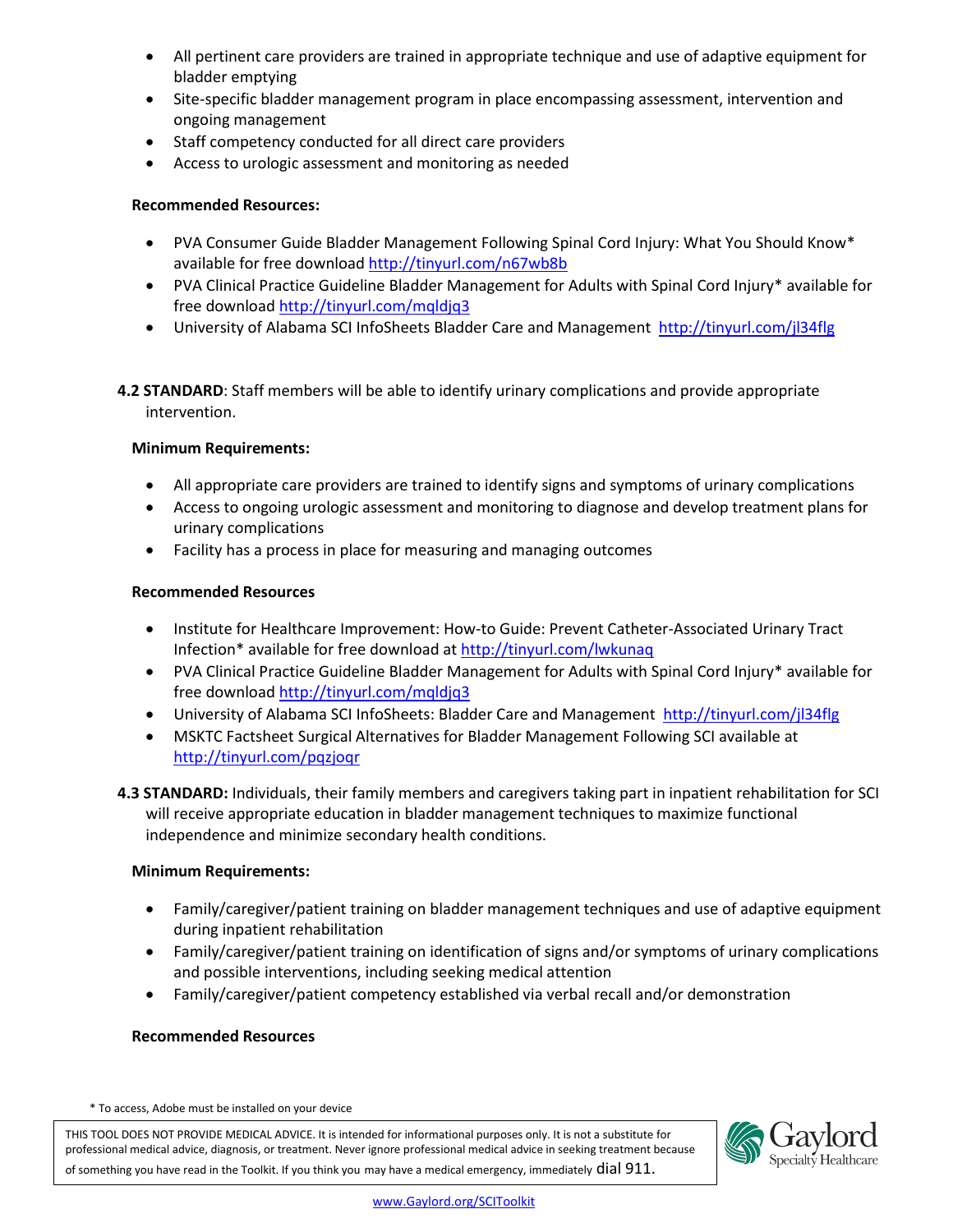- Institute for Healthcare Improvement: How-to Guide: Prevent Catheter-Associated Urinary Tract Infection[\\* http://tinyurl.com/lwkunaq](http://tinyurl.com/lwkunaq)
- PVA Consumer Guide Bladder Management Following Spinal Cord Injury: What You Should Know\* <http://tinyurl.com/n67wb8b>
- PVA Clinical Practice Guideline Bladder Management for Adults with Spinal Cord Injury\* <http://tinyurl.com/mqldjq3>
- University of Alabama SCI InfoSheets: Bladder Care and Management <http://tinyurl.com/jl34flg>
- MSKTC Factsheet [Bladder Management Options Following SCI](file://wilma/storage/DPernigotti/NESCIT/To%20send%20to%20Judi/Bladder%20Management%20Options%20Following%20SCI) available at <http://tinyurl.com/pgdr5fw>
- If injury is T8 or above, poster on AD education from the PVA and Reeve Foundation partnership <http://tinyurl.com/j7sw6kj>

## **5. Bowel Management**

**5.1 STANDARD:** Each patient will have an assessment of bowel function. A bowel program will be initiated and followed for all patients in order to strive for regular and complete emptying of bowels.

## **Minimum Requirements:**

- Facility has bowel management policy and procedures/guidelines in place
- All appropriate care providers trained to follow policy and procedure/guidelines on bowel management
- All pertinent care providers are trained in appropriate technique and use of adaptive equipment for bowel emptying
- Site-specific bowel management program in place encompassing assessment, intervention, and ongoing management
- Access to bowel management assessment and monitoring as needed

## **Recommended Resources:**

- PVA Consumer Guide Neurogenic Bowel: What You Should Know\* available for free download <http://tinyurl.com/n3qfaxl>
- PVA Clinical Practice Guideline Neurogenic Bowel Management in Adults with Spinal Cord Injury\* available for free downloa[d http://tinyurl.com/kzkbfwe](http://tinyurl.com/kzkbfwe)
- University of Alabama InfoSheets Bowel Management following Spinal Cord Injury <http://tinyurl.com/nbvzfxs>
- Spinal Cord Injury Rehabilitation Evidence (SCIRE) Project factsheet Bowel Dysfunction and Management<http://tinyurl.com/nypud95>Canadian sourced
- Kessler Rehab video (29 minutes) Bowel Management (Managing Medical Complications After Spinal Cord Injury – Part 1 of 3[\) http://tinyurl.com/gmxxa5e](http://tinyurl.com/gmxxa5e)
- **5.2 STANDARD:** Staff members will be able to identify complications of ineffective bowel management and provide appropriate intervention.

## **Minimum Requirements:**

- All appropriate care providers trained to identify signs and symptoms of bowel dysfunction
- Ongoing bowel monitoring and assessment to diagnose and develop treatment plans for bowel complications
- \* To access, Adobe must be installed on your device

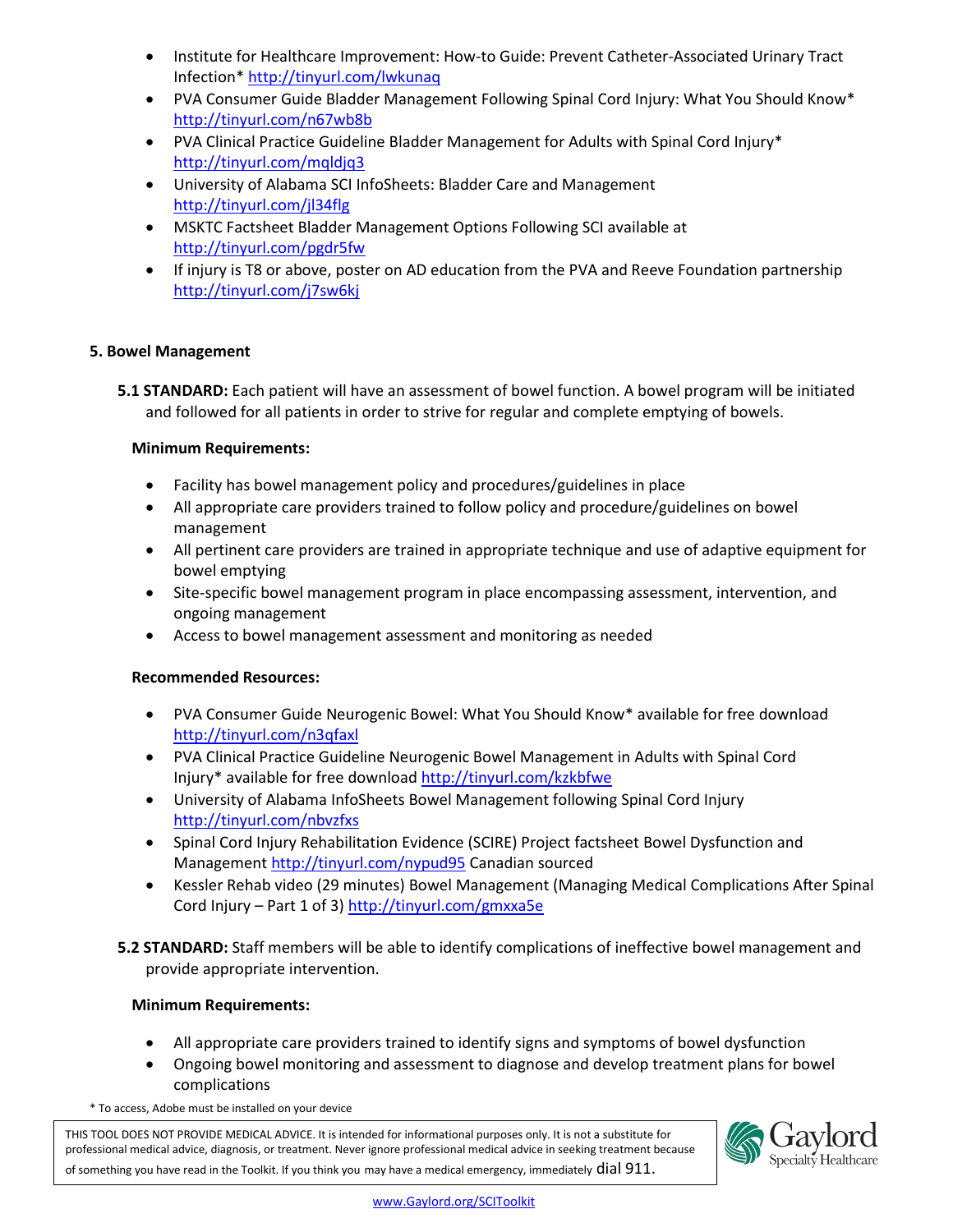Process in place for measuring outcomes

#### **Recommended Resources:**

- One page information sheet plus extra notes for each individual patient being discharged from acute rehabilitation with specific comments regarding their bowel program
- PVA Consumer Guide Neurogenic Bowel: What You Should Know\* available for free download <http://tinyurl.com/n3qfaxl>
- PVA Clinical Practice Guideline Neurogenic Bowel Management in Adults with Spinal Cord Injury\* available for free downloa[d http://tinyurl.com/kzkbfwe](http://tinyurl.com/kzkbfwe)
- University of Alabama InfoSheets: Bowel Management following Spinal Cord Injury <http://tinyurl.com/nbvzfxs>
- Spinal Cord Injury Rehabilitation Evidence (SCIRE) Project factsheet<http://tinyurl.com/nypud95> Canadian sourced
- If injury is T8 or above, poster on AD education from the PVA and Reeve Foundation partnership <http://tinyurl.com/j7sw6kj>
- **5.3 STANDARD:** Individuals, family members and caregivers taking part in inpatient rehabilitation after spinal cord injury will receive appropriate education in bowel management techniques to maximize functional independence and minimize secondary health conditions.

#### **Minimum Requirements:**

Patient and/or caregiver competency established via verbal recall and/or demonstration

#### **Recommended Resources:**

 PVA Clinical Practice Guideline Ne[urogenic Bowel Management in Adults with Spinal C](http://tinyurl.com/kzkbfwe%20specifically%20pp.%2029-31)ord Injury\* available for free download http://tinyurl.com/kzkbfwe specifically pp. 29-31

## **6. Sexual Health and Fertility**

**6.1 STANDARD:** Individuals and their appropriate family member(s) or partner(s) will be offered age specific education and counseling regarding medical and psychosocial issues related to sexual health and function after an SCI.

#### **Minimum Requirements:**

- Facility has a process to assess/educate re: sexual health in SCI- "Who says what when?"
- Maintain an open discussion and provide access to education about sex in both formal and informal settings throughout the treatment continuum
- Care providers may offer referral to the appropriate rehabilitation professional in collaboration with the medical provider

#### **Recommended Resources:**

- PVA Consumer Guide Sexuality and Reproductive Health for Adults with Spinal Cord Injury: What You Should Know\* available for free download<http://tinyurl.com/kfnvtby>
- PVA Clinical Practice Guideline Sexuality and Reproductive Health in Adults with Spinal Cord Injury\* available for free download<http://tinyurl.com/mnmwhfv>

\* To access, Adobe must be installed on your device

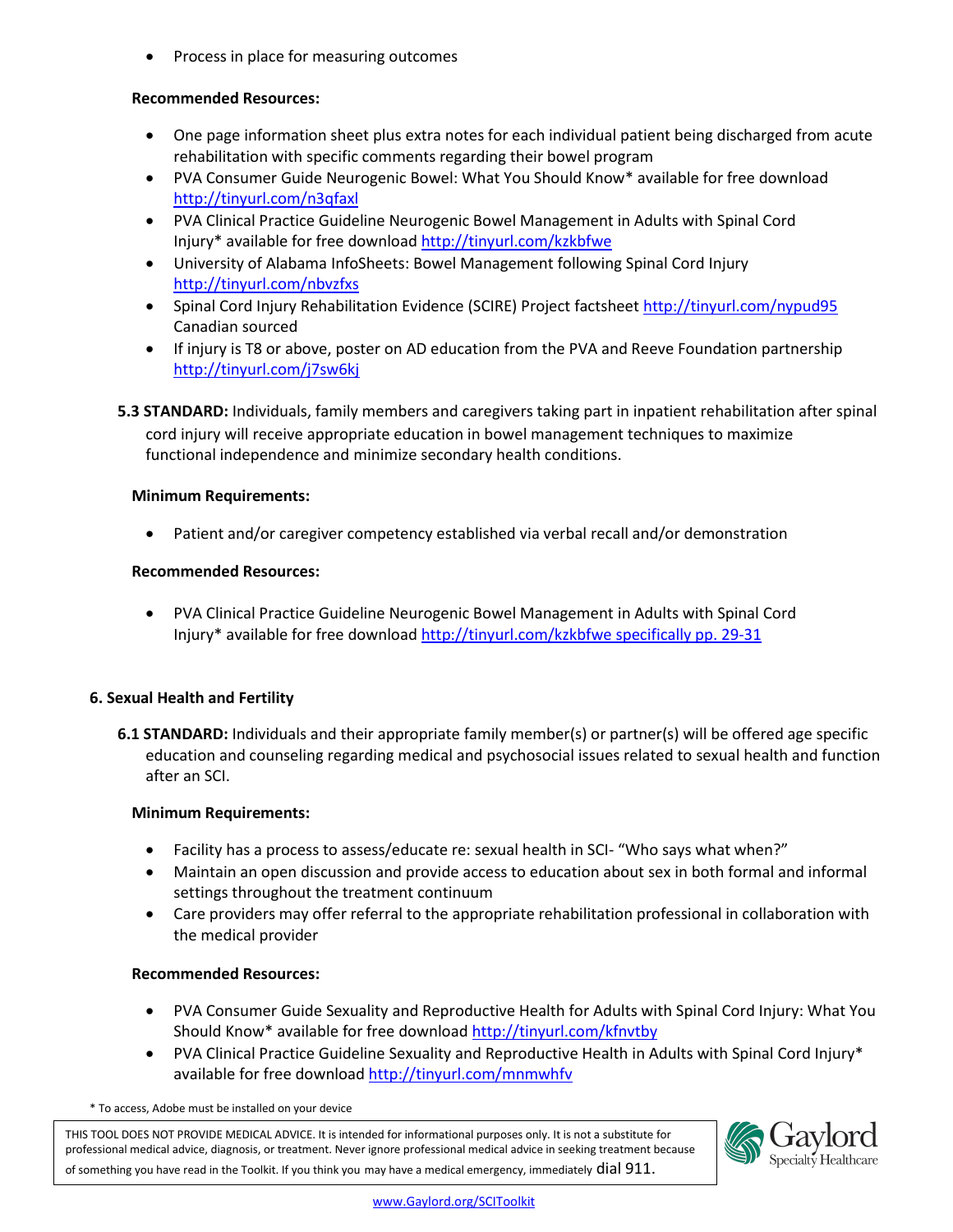- Christopher and Dana Reeve Foundation Paralysis Resource Guide pp. 188-197 <http://tinyurl.com/m5w3yo3>
- MSKTC SCI Factsheet Sexuality & Sexual Functioning After Spinal Cord Injury h[ttp://tinyurl.com/zo7nb7r](http://www.msktc.org/sci/factsheets/sexuality)
- Online lecture from Marcalee Alexander, MD from the VA Sexuality After Spinal Cord Injury <http://tinyurl.com/jnct5ch>

## **Additional Resources:**

- Dr. Stan Ducharm[e www.stanleyducharme.com](http://www.stanleyducharme.com/)
- Mitchell S. Tepper, PhD, MPH http:/[/mitchelltepper.com](http://mitchelltepper.com/)

**6.2 STANDARD:** Care providers will be able to identify common physical and emotional challenges related to sexual functioning and provide appropriate intervention, resources, and/or referrals.

## **Minimum Requirements:**

- Care providers will offer general information and resources on the impact of SCI on sexual functioning, as well as safety considerations e.g., autonomic dysreflexia
- Provide individualized recommendations and/or referral for diagnosis and treatment of sexual health challenges/dysfunction in SCI

## **Recommended Resources:**

- PVA Consumer Guide Sexuality and Reproductive Health for Adults with Spinal Cord Injury: What You Should Know\* available for free download<http://tinyurl.com/kfnvtby>
- PVA Clinical Practice Guideline Sexuality and Reproductive Health in Adults with Spinal Cord Injury\* available for free download<http://tinyurl.com/mnmwhfv>
- Christopher and Dana Reeve Foundation Paralysis Resource Guide pp. 188-197 <http://tinyurl.com/m5w3yo3>
- University of Alabama InfoSheets:
	- o Sexual Function for Men with SC[I http://tinyurl.com/cbg92ot](http://tinyurl.com/cbg92ot)
	- o Sexuality for Women with Spinal Cord Injur[y http://tinyurl.com/l28pouk](http://tinyurl.com/l28pouk)
- MSKTC SCI Factsheet Sexuality & Sexual Functioning After Spinal Cord Injury h[ttp://tinyurl.com/zo7nb7r](http://www.msktc.org/sci/factsheets/sexuality)
- Online lecture from Marcalee Alexander, MD from the VA Sexuality After Spinal Cord Injury <http://tinyurl.com/jnct5ch>
- If injury is T8 or above, poster on AD education from PVA and Reeve Foundation partnership <http://tinyurl.com/j7sw6kj>

## **Additional Resources:**

- Dr. Stan Ducharm[e www.stanleyducharme.com](http://www.stanleyducharme.com/)
- Mitchell S. Tepper, PhD, MPH http:/[/mitchelltepper.com](http://mitchelltepper.com/)
- **6.3 STANDARD:** Individuals and their appropriate family members or partner will be offered information and resources to help educate them on fertility options.

## **Minimum Requirements:**

 Appropriate care providers will provide general information and resources re: reproductive health and fertility

\* To access, Adobe must be installed on your device

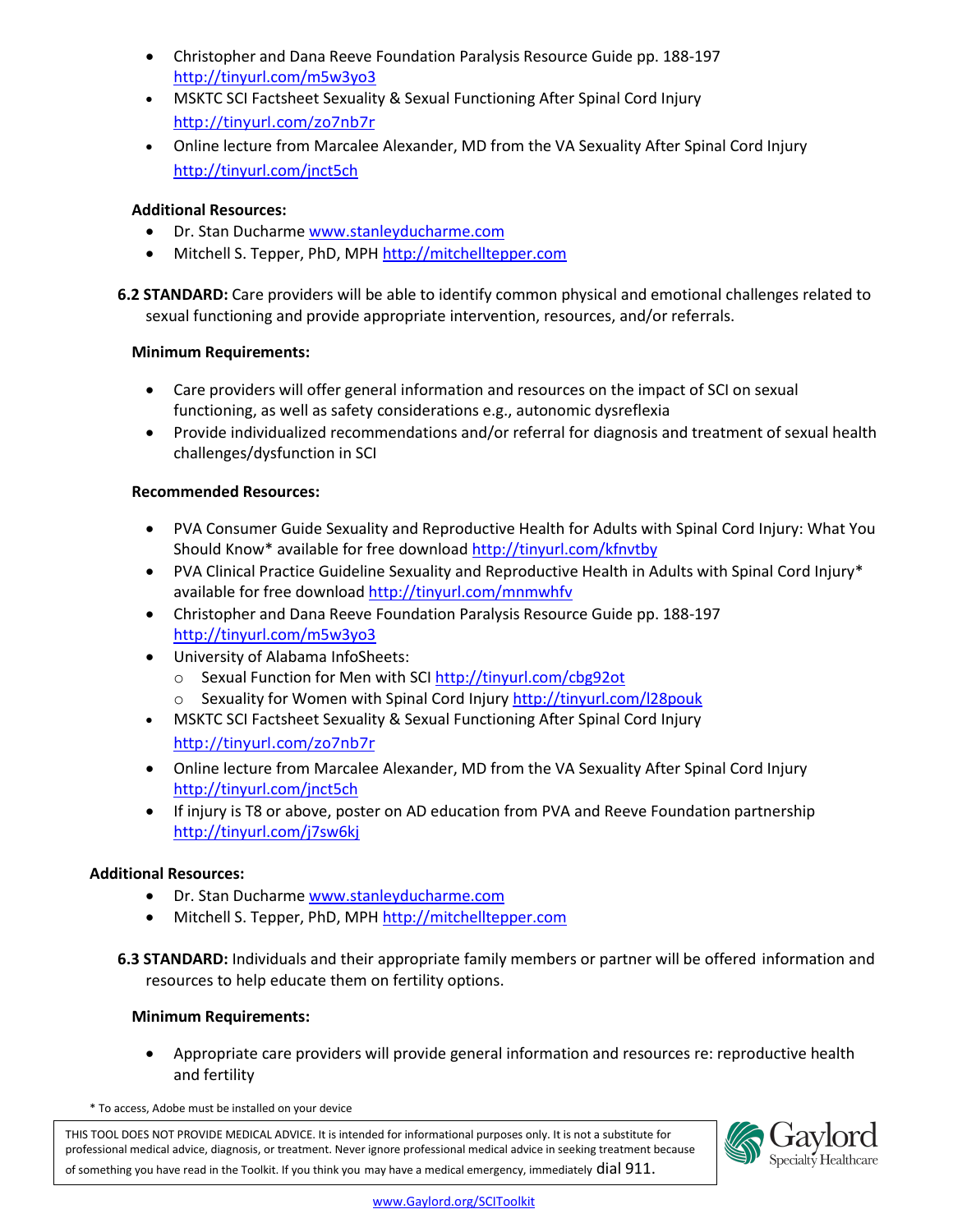• Provide medical referrals to people interested in further options

## **Recommended Resources:**

- PVA Consumer Guide Sexuality and Reproductive Health for Adults with Spinal Cord Injury: What You Should Know\* available for free download<http://tinyurl.com/kfnvtby>
- PVA Clinical Practice Guideline Sexuality and Reproductive Health in Adults with Spinal Cord Injury\* available for free download<http://tinyurl.com/mnmwhfv>
- Christopher and Dana Reeve Foundation Paralysis Resource Guide pp. 188-197 <http://tinyurl.com/m5w3yo3>
- Miami Project- Male Fertility Following Spinal Cord Injury: A Guide For Patients <http://tinyurl.com/ztapp3l>
- MSKTC Factsheet Pregnancy and Women with Spinal Cord Injury available for free at <http://tinyurl.com/pnyab2h>

#### **7. Spasticity**

**7.1 STANDARD** Staff members will identify spasticity and provide intervention as appropriate. Intervention will include identifying and addressing potential triggers, providing medical and therapeutic care as needed and monitoring patient's status.

#### **Minimum Requirements:**

- Facility has a process to educate staff members re: the identification, evaluation and management of spasticity using an inter-disciplinary approach
- Staff competency conducted for all care providers
- Maintain an open discussion and provide access to education about spasticity in both formal and informal settings throughout the treatment continuum
- Care providers may offer referral to the appropriate rehabilitation professional in collaboration with the medical provider

#### **Recommended Resources:**

- Christopher and Dana Reeve Foundation Paralysis Resource Guide<http://tinyurl.com/m5w3yo3>
- MSKTC SCI Factsheet Spasticity and Spinal Cord Injury<http://tinyurl.com/lsqbezc>
- FacingDisability.com<http://tinyurl.com/mxc3azy>
- eLearn A web-based teaching and educational resource <http://tinyurl.com/kv8qu4b>
- **7.2 STANDARD** Patient/Family/Caregivers Teaching: Individuals, their family members, and caregivers will receive appropriate spasticity education to maximize functional independence and minimize secondary health conditions

#### **Minimum Requirements**

- Care providers trained to educate patient, family members and caregivers re: spasticity
- Ongoing spasticity education

#### **Recommended Resources:**

Christopher and Dana Reeve Foundation Managing Spasticity<http://tinyurl.com/mjd6p76>

\* To access, Adobe must be installed on your device